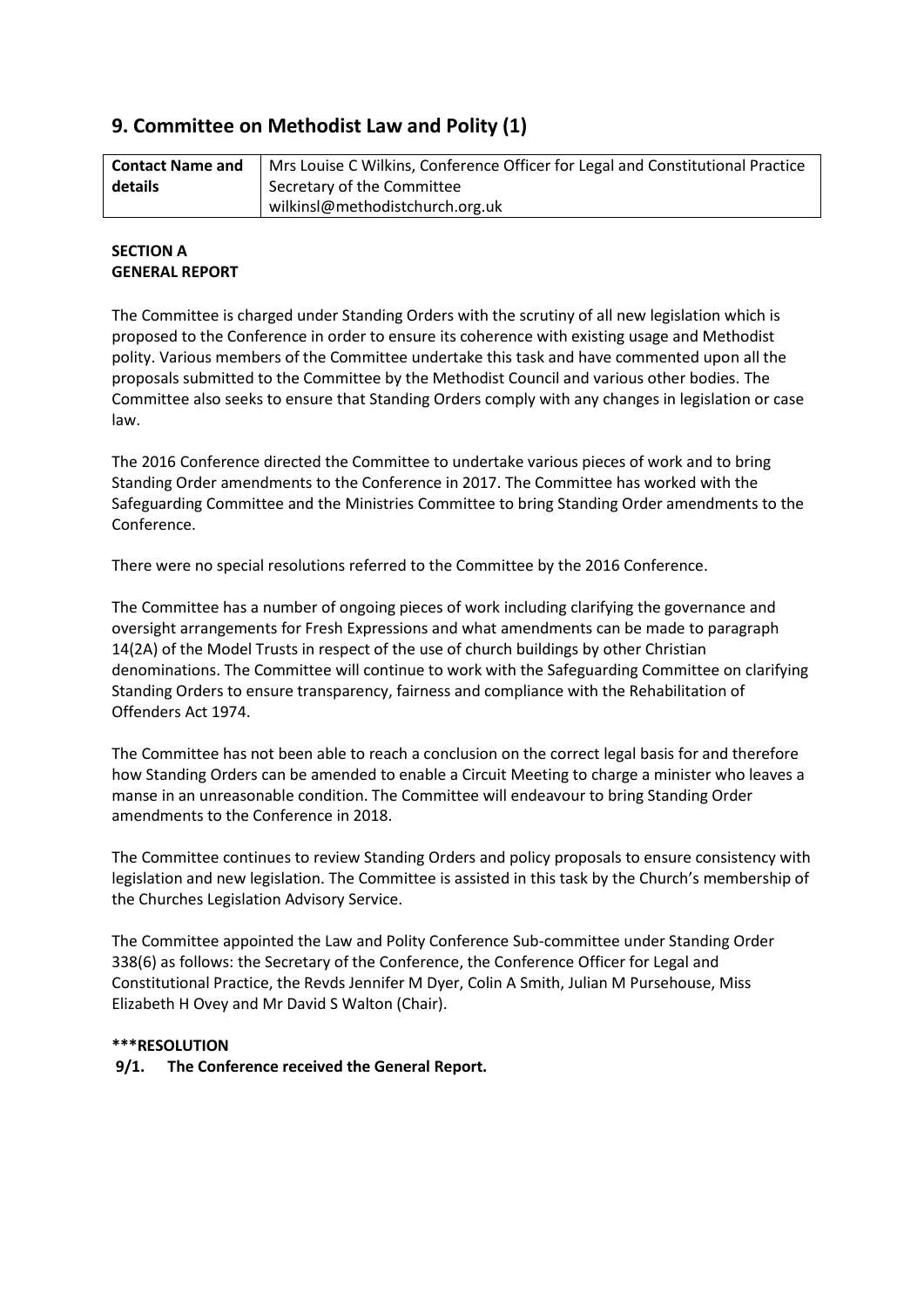# **SECTION B MINOR AMENDMENTS TO CPD**

As usual the Committee submits a list of corrections to *Constitutional Practice and Discipline* consequent upon decisions already taken by the Conference, or to remedy minor errors and omissions.

### **\*\*\*RESOLUTION**

# **9/2. The Conference, by way of ratification of corrections already printed in** *The Constitutional Practice and Discipline of the Methodist Church***, made the following amendments:**

232(1A)(iii) '... clause (2) below or in relation to whom a risk assessment has been carried *out* for purposes..'

234(5) 'Members of the appeal panel who wish to raise any matter not referred to in the report given under clause (7)*(2)* above …'

363(8) 'Provision shall be made for grants from the fund *[…] to support Methodist Action on Poverty and Justice in accordance with Standing Order 1004.*'

488 'The entries in the column headed 'Reference' below identify *Deed of Union clauses and* Standing Orders *[…]* by number…'

545(3D) '…concerned informs the circuit Invitation Committee that he or she is seeking a*n* extension,…'

754(1) (b) 'There shall be a deputy Warden of the Methodist Diaconal Order, being a member of the Order*, stationed to serve as such […]* in accordance with Standing Order 315(*[…]1*).'

966 (2) 'All district trustees shall*, subject to clause (5) below,* arrange for an inspection,…'

1145(4) (*c*) 'If the President *or Vice-President* does not uphold the objection,…'

### **\*\*\*RESOLUTION**

# **9/3. The Conference, by way of minor and consequential corrections, amended Standing Orders as follows:**

1110(1) 'Unless one of sub-clauses (3) to (8) below applies, and subject to sub-clause *(*8A*)*,……….'

1157(12) (i) 'the name of the person or persons to whom disclosure it*s* to be made …….'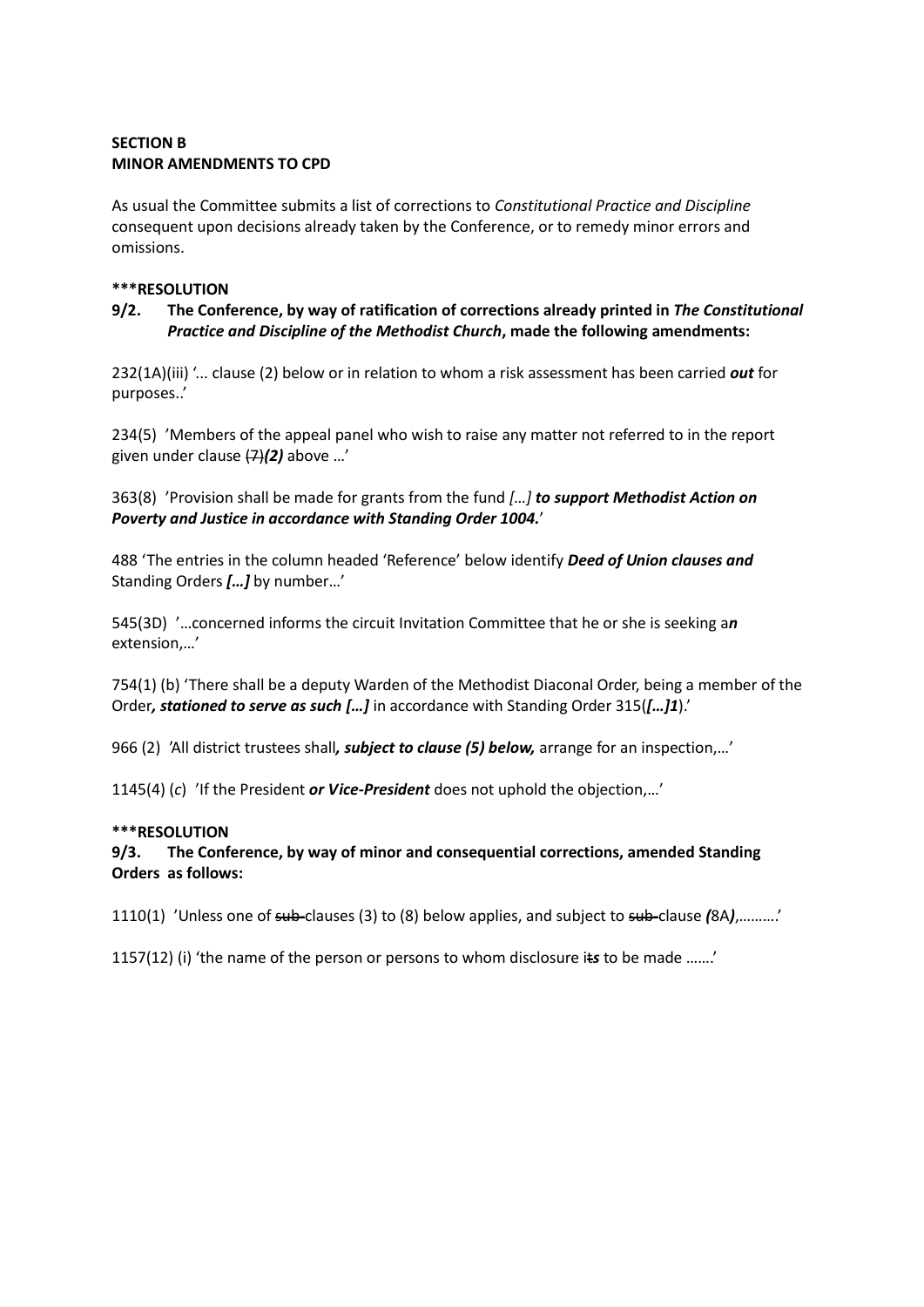# **SECTION C ONWARDS FROM THE SUPREME COURT**

# **Report**

# The background

1. The Conference will be familiar with the fact that in 2013, in the case of *The President of the Methodist Conference v Preston*, the Supreme Court held that ministers of the Methodist Church stationed in appointments within the Church are not employees. There is no appeal from a decision of the Supreme Court, but as the Committee stated in its report to the 2014 Conference it does not follow that if we wish that position to continue we can safely sit back and do nothing. It might be changed by Parliament or by a fresh challenge in the courts. We cannot, as a Church, do anything to prevent parliamentary legislation or, until it is mooted, to avoid or mitigate it, but we can and should consider what can be done to strengthen our defences against a renewed challenge in the courts.

2. The Committee does not suggest that such a challenge is imminent. If we take care not to dismantle the features of our polity on which the Supreme Court relied we should be safe against any attempt to overturn *Preston*, at least in relation to circuit appointments, for some years. But not for ever. Cases were decided in 1984 and 1986 which in their day seemed equally decisive authorities against ministerial employment, but less than 30 years later, in *Preston*, the Employment Appeal Tribunal and the Court of Appeal were in favour of overruling them and it was far from certain, in prospect, that the Supreme Court would not agree. The pace of change tends to accelerate rather than slow down. And the likelihood is that no preventive action will be taken until it is too late unless the nettle is grasped before the subject slides out of the consciousness of the Connexion.

3. Moreover the need to address the issues raised by the *Preston* case has alerted the Committee to the fact that our constitutional documents nowhere set out the legal status of the Methodist Church. Although there can be no doubt that it is, in law, an unincorporated association, the rights and duties of the members of such bodies are usually defined by contract and if, as the Committee believes, that is not so in our case, we need to make that clearer.

4. That consideration is of particular importance in the light of the ground on which the Supreme Court decided *Preston.* Whether a person who does work for another is an employee is usually argued and decided on the footing that there is a contract between them and that the issue is whether it is one of employment or is of another kind, for example one for services supplied by a self-employed person. In the case of *Preston*, however, the Church argued, and the court accepted, more radically, that there is no contract at all.

# A recommendation

5. How should the points made in paragraphs 3 and 4 inform our approach to the issue raised in paragraphs 1 and 2? The Committee believes that there are two pointers to an answer in the leading judgment handed down in *Preston*. In the first place we read at one point that "[t]he question whether an arrangement is a legally binding contract depends upon the intentions of the parties". Secondly it is stated elsewhere that "the disciplinary scheme [of the Methodist Church] is the same for ministers and lay members" and that "the ministry is not a distinct order or class".

6. Taking up the first of these points, all law students in England and Wales learn that the requirements for a contract are offer, acceptance, consideration (or seal) and intention to create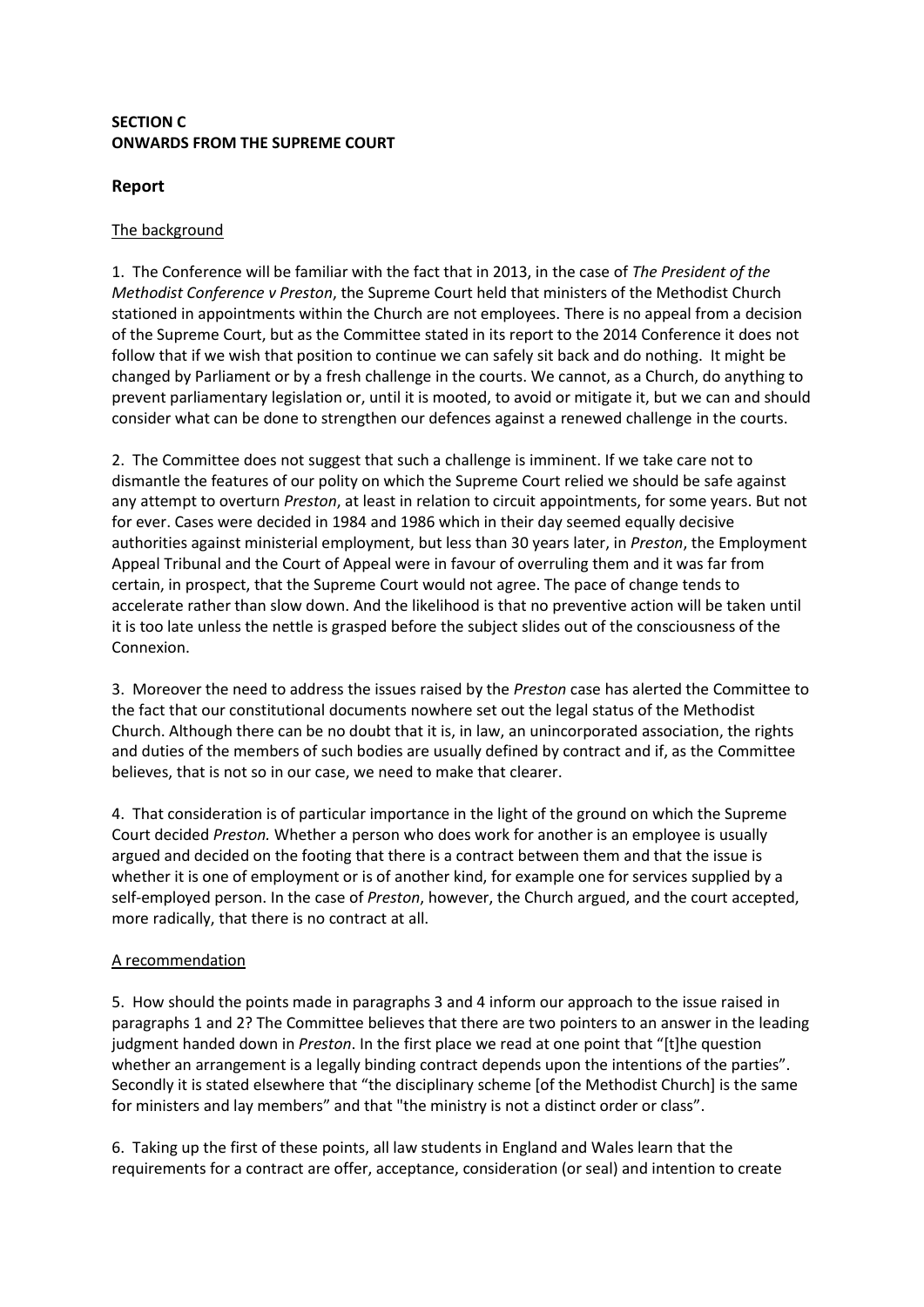legal relations. We cannot prevent a court or tribunal from finding offer, acceptance and what lawyers count as consideration (in this instance ministerial service on the one hand and stipend and accommodation on the other), but intention to create legal relations remains necessary and is entirely in our own hands.

7. Turning to the second point, the fact that the ordained ministry is not a distinct order or class reminds us that in law the basic relationship in the Methodist Church, as in any unincorporated association, is that of membership.

8. If the subject is approached from first principles, therefore, it can be seen that the issue whether there is a contract with ministers involves two successive questions: (i) when persons become members of the Methodist Church do they and the Church intend thereby to enter into a legally binding contract and (ii), if not, does that situation change when a member becomes a minister? If the answer to both questions is unassailably negative, as we should be able to ensure, then we should be able to hold the line for as long as the Church itself wishes, unless Parliament intervenes.

9. In addition to being the most fundamental in terms of legal analysis, that approach has two further advantages. The first is that in addition to dealing with the ministerial employment issue it forestalls any attempted litigation against the Church for breach of contract by members as such, the possibility of which it is, in the present climate of opinion, by no means fanciful to foresee. The second is that the primary denial of intention to create legal relations comes at the stage of entry into membership, which is likely to be uncontroversial.

# A caveat

10. Although this recommendation seeks to ensure that the absence of any contractual relationship with members or ministers, as such, remains secure the Committee wishes to emphasise that that is very far from excluding the law of the land altogether from the affairs of the Church. On the contrary, there are important areas of church life in which it is of the utmost importance to be aware of and comply with legal requirements. All Methodist property and all Methodist funds are held on charitable trust, and Circuit Meetings, Church Councils, treasurers and others are subject to the law of trusts and to charity law when acting as trustees. The Church and its officers and trustees also have legal obligations to exercise due care for the safety and welfare of others, for example to persons on Methodist premises and to children and vulnerable adults in their care.

### Implementation

11. What the Committee envisages is that our constitutional provisions about entry into membership should make it clear that becoming a member is a covenantal expression of commitment to Christian discipleship within the Methodist Church and of acceptance of its discipline, but is not intended on either side to create legal relations, and that those about reception into full connexion should establish that what is involved is entry into wider responsibilities and authority within the church, in addition to those already exercised by virtue of membership and existing offices, but not the creation of a new legal relationship. Draft amendments to the Deed of Union and Standing Orders to that effect are shown below.

12. It would need to be clear that these provisions were not just adopted by the Conference and published in CPD but known to and accepted by candidates for reception into membership or full connexion. That, however, is a matter not for legislation but for guidance and direction from those involved in the processes of preparation for membership and candidacy for the ministry, who are giving the subject their attention.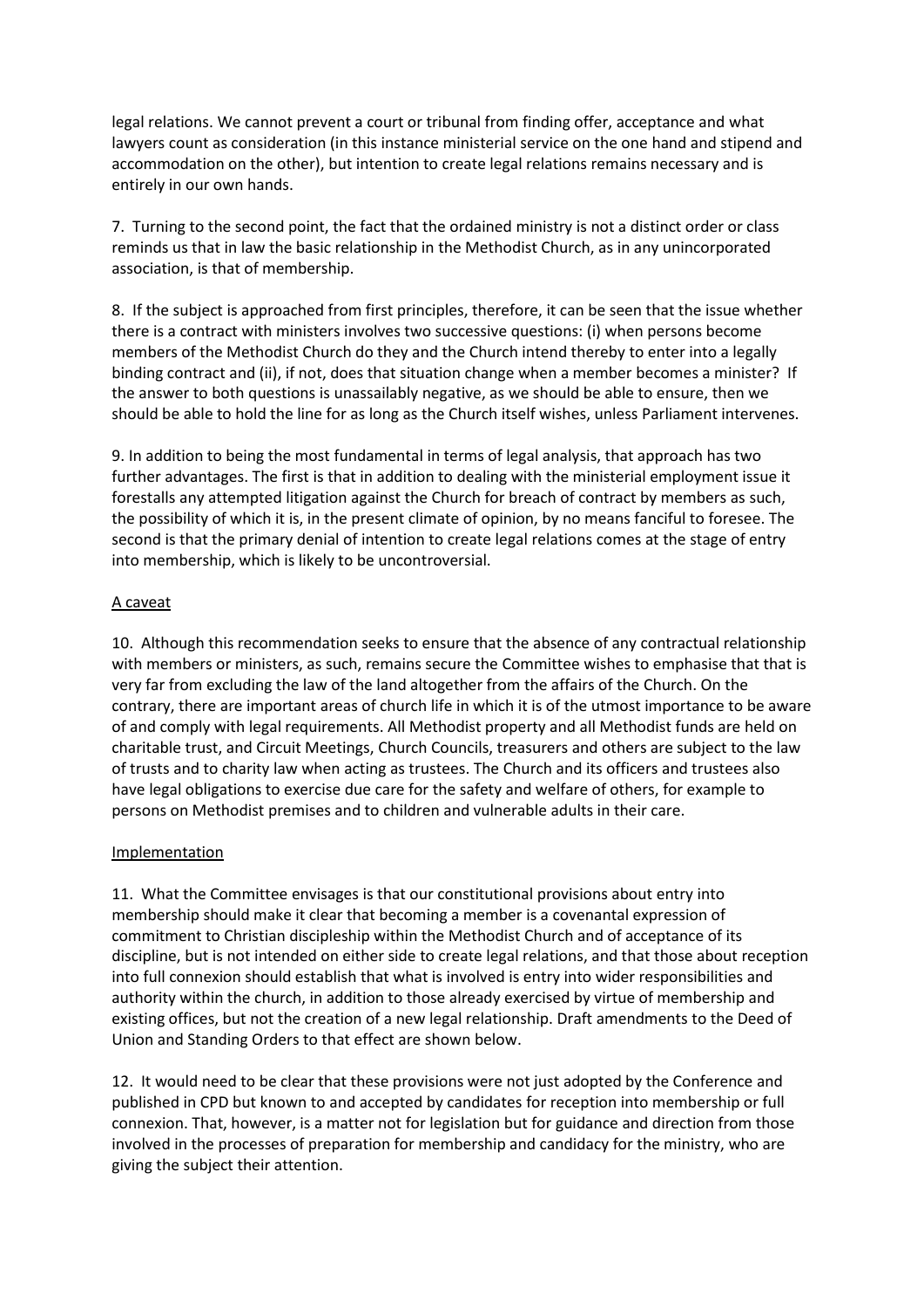13. In preparing this report the Committee has consulted the Faith and Order Committee and has taken its comments into account.

### Incidental points

14. Some thought needs to be given, if that has not already been done (the Committee is not aware of any), to how we mark the admission into membership of persons received into Full Connexion directly from the ministry of other communions.

15. Making it clear that the basic relationships of membership and ministry are not contractual will sharpen the need to clarify the status of other relationships and, if they are to be contractual, the consequences of that. For example Standing Order 690(2)(c) expressly requires that where a person within that Standing Order worships in a Local Church, or seeks to become involved in its life, he or she must agree to "enter into a written contract" setting out certain terms. If that is to remain its implications need to be explored.

16. The amendments we recommend would apply directly only to persons coming newly into membership or Full Connexion. They are not, however, intended to change what we maintain (and in the case of ministers have established) to be the existing position. Consideration therefore needs to be given to whether, and if so how, that position is to be brought to the attention of existing members.

17. The amendments below are framed by reference to the law of England and Wales. Consultations, similar to those required by Standing Order 919A in the case of amendments to the Model Trusts, will be required to ensure that they have the intended effect elsewhere, and are if necessary modified to that end.

### Amendments to the Deed of Union

**9 Privileges and Duties of Membership.** *(a)*It is the privilege and duty of members of the Methodist Church to avail themselves of the two sacraments, namely baptism and the Lord's Supper. As membership of the Methodist Church also involves fellowship it is the duty of all members of the Methodist Church to seek to cultivate this in every possible way. The weekly class meeting has from the beginning proved to be the most effective means of maintaining among Methodists true fellowship in Christian experience. All members of the Methodist Church shall have their names entered on a class book, shall be placed under the pastoral care of a class leader or pastoral visitor and shall receive an annual ticket of membership.

*(b) The privileges and duties of membership, as set out in sub-clause (a) above and appearing from Standing Orders, are commitments by each member to Christian discipleship within the Methodist Church, and to acceptance of its discipline, and by the Church to provision of the means by which that discipleship may be fully expressed, including pastoral care and oversight. Membership is therefore a covenant relationship between the member and the Church, freely entered into by the grace of God, but entry into membership has never been, and is not, intended on the part of either party to create, and does not create, a contract or other legal relations.*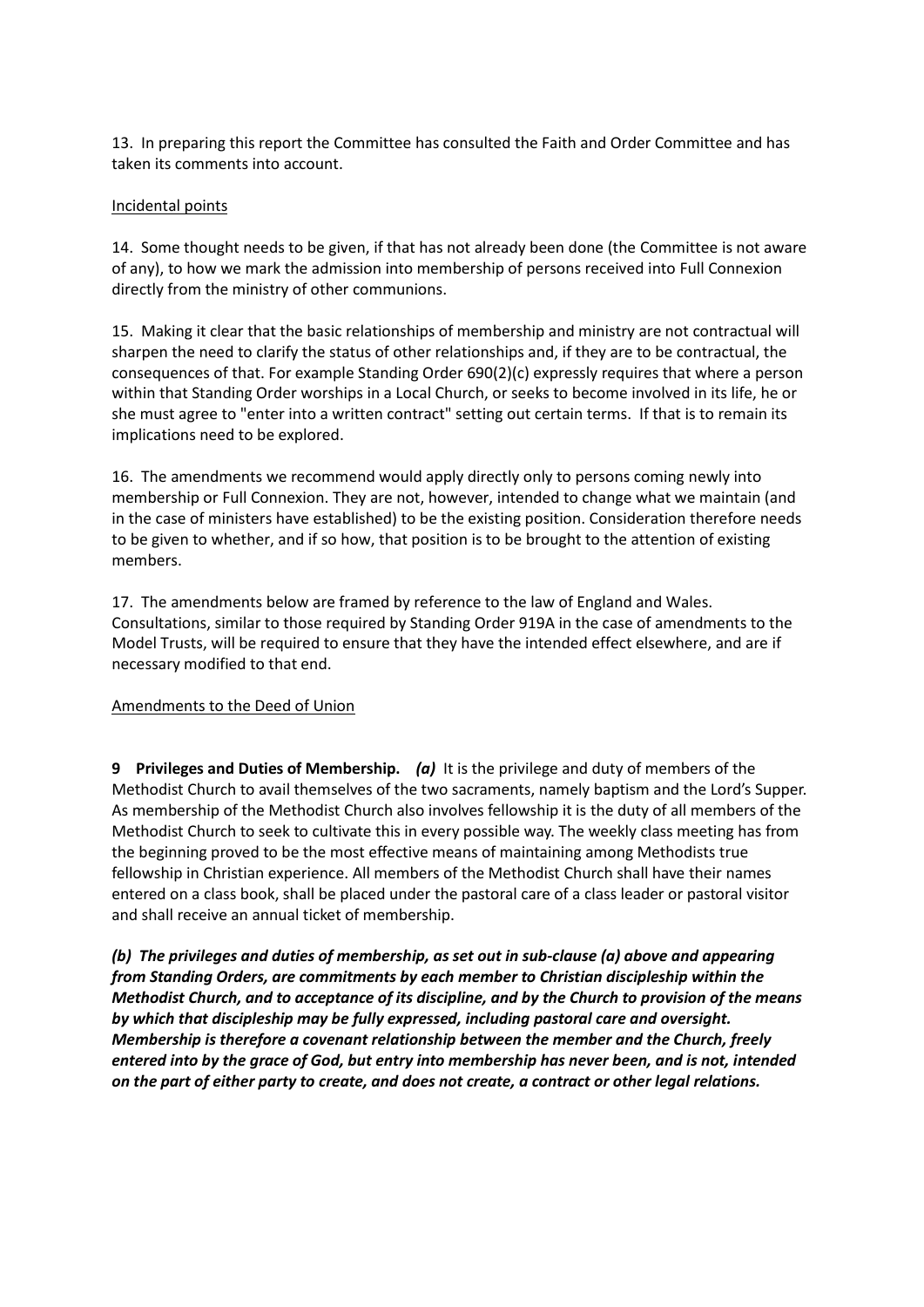# Amendments to Standing Orders

700 (2) By receiving persons into Full Connexion as Methodist presbyters the Conference enters into a covenant relationship with them in which they are held accountable by the Church in respect of their ministry and Christian discipleship, and are accounted for by the Church in respect of their deployment and the support they require for their ministry. *That covenant relationship arises within their existing relationship with the Church as members, which continues, and neither entry into it nor service within it is intended to create, or does create, a contract or other legal relations.*

701 (2) By receiving persons into Full Connexion as Methodist deacons the Conference enters into a covenant relationship with them in which they are held accountable by the Church in respect of their diaconal ministry and Christian discipleship, and are accounted for by the Church in respect of their deployment and the support they require for their ministry. *That covenant relationship arises within their existing relationship with the Church as members, which continues, and neither entry into it nor service within it is intended to create, or does create, a contract or other legal relations.*

### **\*\*\*RESOLUTIONS**

- **9/4. The Conference adopted the Report.**
- **9/5. The Conference amended the Deed of Union as set out above.**
- **9/6. The Conference amended Standing Orders 700 and 701 as set out above and directed that those amendments shall take effect upon confirmation of the amendment of the Deed of Union under resolution 9/5 above.**
- **9/7. The Conference authorised and directed the Secretary of the Conference to ensure that the process described in paragraph 12 of the report is implemented and that due consideration is given to the matters referred to in paragraphs 14, 15 and 16.**

# **SECTION D ESTABLISHMENT OF A SUB-COMMITTEE**

### **Report**

A small group consisting of the Conference Officer for Legal and Constitutional Practice, the Complaints Worker in the Connexional Team, two discipline committee chairs, a lead member of connexional complaints teams and a convener of discipline committees, supported by a supernumerary minister, has been meeting annually since the standing orders in Part 11 (Complaints and Discipline) were introduced in 2008. The group was established on an informal basis with the aim of considering issues that had arisen within Part 11 during the course of the year and to continually keep it under review.

The Law and Polity Committee has recognised the need to formalise this group to assure members of the Church that Part 11 is continually under review. It has agreed that the group will be constituted as a sub-committee and its membership expanded to include a representative of the Safeguarding Committee.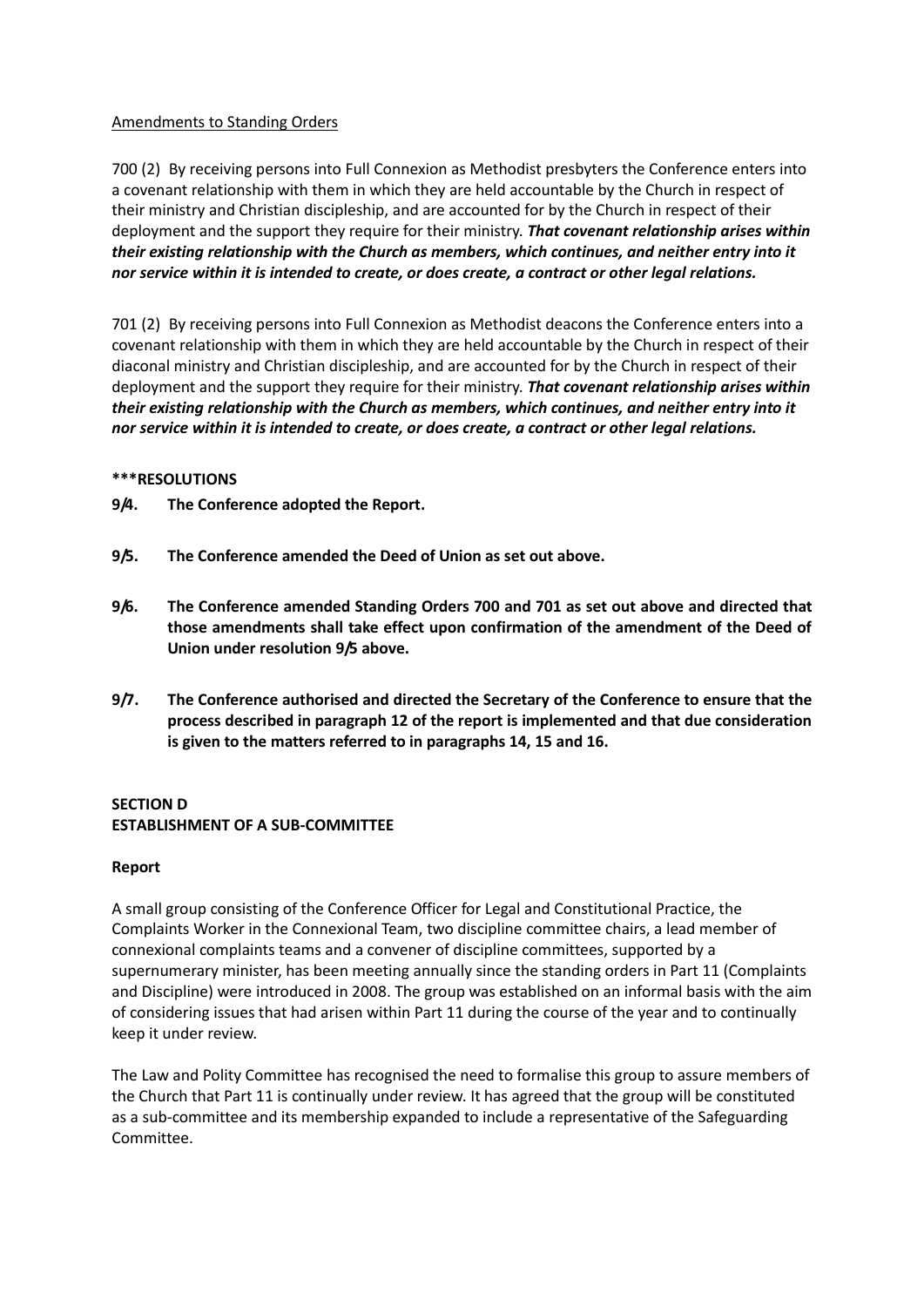The aim of the sub-committee shall be to assist the Conference Officer for Legal and Constitutional Practice and the Complaints Worker in fulfilling their responsibilities for administering and overseeing Part 11, to assist in interpretation of Standing Orders and to consider areas of concern. The sub-committee will be responsible for overseeing the training events for members of the Connexional Complaints Panel.

The sub-committee will annually report to the Law and Polity Committee and meet at least once a year. The membership of the sub-committee will be annually appointed by the Law and Polity Committee and will comprise:

-The Conference Officer for Legal and Constitutional Practice

- The Complaints Worker in the Connexional Team

-Two discipline committee chairs

-Two lead members of connexional complaints teams

-A convener of discipline committees

-A representative from the Safeguarding Committee

### **\*\*\*RESOLUTION**

**9/8. The Conference received the Report.**

# **SECTION E AMENDMENTS TO PART 11**

#### **Report**

The Law and Polity Committee received a report from the complaints and discipline liaison group about complaints made against the President, District Chairs and the Secretary of the Conference. The local complaints officer in such cases is defined in Standing Order 1110(3) (set out, with proposed amendments, below). The Committee recognised however that the nature of the complaints made against such individuals and distance often mean Standing Order 1110(8A) has to be used to appoint an alternative local complaints officer in order to give better effect to the principles in Standing Order 1100.

It is however sometimes the case that complainants will view the use of SO 1110(8A), which is the general provision for appointing an alternative local complaints officer, as an indication that their complaint is not being taken seriously. The expectations of complainants could be better managed if there were a provision for delegation of the role of local complaints officer role in Standing Order 1110(3) itself. This proposed amendment to Standing Order 1110(3) would reflect the ability of a Superintendent to delegate the role of local complaints officer in SO 1110(2), albeit that this has to be in advance.

### **Amendment to Standing Order**

**1110 (3)** Where the complaint is against the President, a Chair or a minister or probationer in connexional appointment (whether full-time or part-time), or against a lay connexional officer (including, for the purposes of this Standing Order, a lay member of the connexional Team) in respect of conduct in the discharge of his or her office, the local complaints officer is the Secretary of the Conference (or the President in the case of a complaint against the Secretary). *The Secretary or the President may delegate his or her functions as the local complaints officer to a former President or Vice-President or such other member of the Church as he or she deems appropriate.* For the purposes of this clause 'connexional appointment' includes an appointment under Standing Order 340, 340A or 341 if made by or on behalf of the Conference.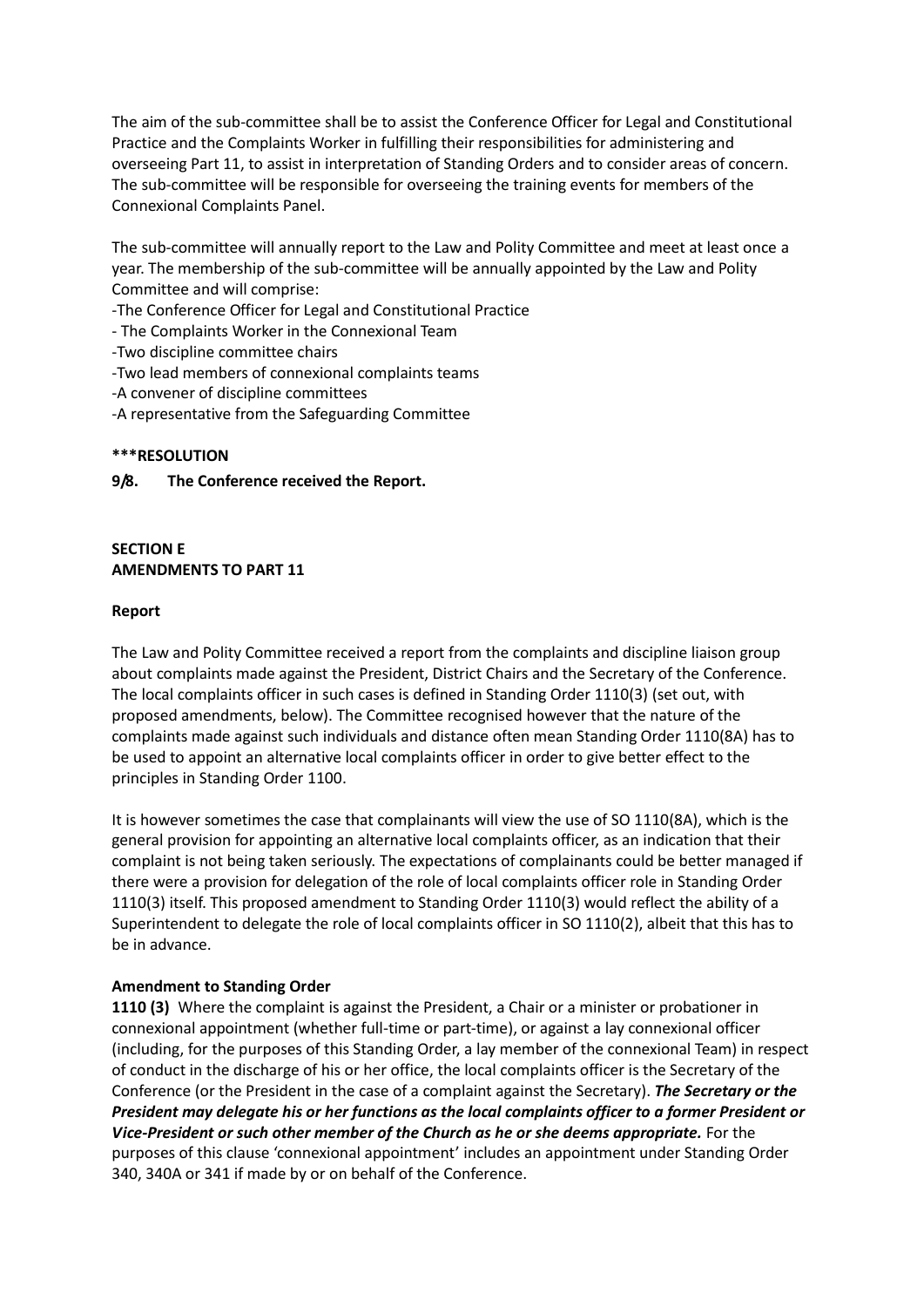The Law and Polity Committee has considered the report to the Conference in 2016 from the Relationship and Marriage Task Group and the definition of homophobia that is now contained in Book VII Part 15. The Committee is of the view that in light of the seriousness of someone being subjected to homophobic harassment by a member of the Methodist Church it would be appropriate to include this within the categories of complaint mentioned in Standing Order 1120(4) that can be referred directly to the connexional complaints panel in accordance with Standing Order 1120(5). At present the complaints so mentioned are complaints involving allegations of sexual or racial harassment or abuse or abuse of a person with a disability. The Committee deems it appropriate to propose that homophobic harassment is included within SO 1120(4).

# **Amendment to Standing Order**

**1120 (4)** If a recipient receives a complaint involving allegations of sexual, *homophobic* or racial harassment or abuse or *of the harassment or* abuse of a person with a disability (in this Part called 'an abuse complaint') or allegations of matters which in the opinion of the recipient amount or might amount to a criminal offence (in this Part called 'a criminal complaint'), he or she must inform the relevant connexional Team member before taking any other step.

The Liaison Group noted that recently a complaints team have wanted to follow more than one course of action open to them in SO 1124(11), including reference for a charge and utilise an alternative procedure in SO 1123(6). The Liaison Group's view was that the intention of SO 1124(11) is that if a team decide to refer for charges under (11) (i), the complaint is dealt with. If the team decide to use one of the alternative procedures in SO 1123(6), the team has dealt with the complaint and have no further action to take. In both instances, the following courses of action in (iii) to (v) are not then available to the team.

The group recognised that there would be a possibility of a team using more than one of the courses set out in (iii) to (v). It is therefore proposed that clarification in the Standing Orders on this point might assist complaint teams.

### **Amendment to Standing Order**

**1124 (11)** If the complaints team decides that the complaint should not be dismissed, the courses open to it are the following:

> (i) to decide to refer the complaint to a Connexional Advocate for the preparation of a charge so that the matter can be dealt with by a discipline committee; *or* (ii) to decide that one of the alternative procedures specified in clause (6) of Standing Order 1123 should be followed;

### *or, if neither (i) or (ii) is adopted, one or more of the following:-*

(iii) to make a ruling on any point of dispute between the complainant and the respondent (including a point of dispute relating to the conduct of the complainant) as to:

- (*a*) the interpretation of the 1976 Act, the Deed of Union, the Model Trusts or Standing Orders;
- (b) the usage of the Church; or
- (*c*) the responsibilities and obligations generally associated with a particular office within the Church;

(iv) to issue advice to the complainant or the respondent relating to matters raised by the complaint or emerging from the complaints team's consideration of the complaint (including advice about training, mentoring and supervision);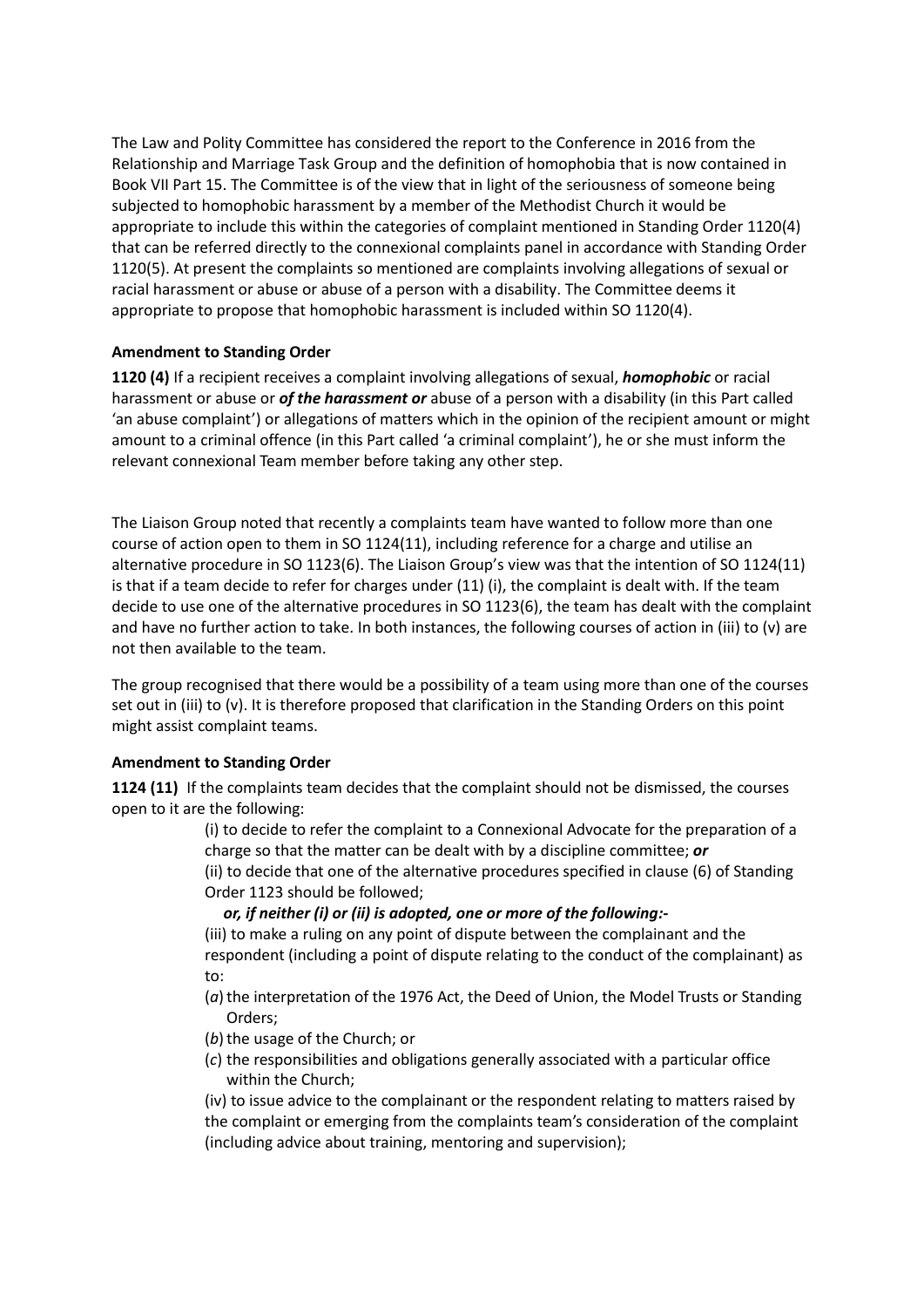(v) to give directions to the complainant or the respondent about how to conduct the relationship between them in the church context (including directions about how responsibilities are to be allocated for the time being or duties discharged).

In deciding whether or not the complaint should be dealt with by a discipline committee, the complaints team must have regard to the definition of a charge contained in Standing Order 1130(3) below.

### **\*\*\*RESOLUTIONS**

- **9/9. The Conference adopted the Report.**
- **9/10. The Conference amended Standing Orders 1110(3), 1120(4) and 1124(11) as set out in the Report.**

# **SECTION F STANDING ORDER 710(5)**

# **Report**

The Ministerial Candidates and Probationers' Oversight Committee (MCPOC) raised a concern that the requirement in Standing Order 710(5) to ask all candidates within ten years of the normal pension retirement date to confirm that they can be stationed for a minimum of ten years might be contrary to the Equality Act 2010.

MCPOC upon considering legal advice has amended its policy to ask all candidates to confirm their willingness to be in the active work for at least ten years. An amendment is proposed to SO 710(5) as below to reflect this change in policy.

The exemption in SO 710(6) has been retained as there may still be other conditions of availability that will require exemptions to be considered.

**710 (5)** Unless an exemption is granted in accordance with clause (6) below an offer will not be accepted unless the candidate can be stationed for a minimum period of ten years before 'normal Pension Date' as defined by the rules of the Methodist Ministers' Pension Scheme and meet*s* such other conditions of availability for stationing as are set by the Conference at the time of acceptance *and provides in writing an affirmation of his or her willingness to be stationed in the active work for a minimum period of ten years.*

### **\*\*\*RESOLUTIONS**

**9/11. The Conference adopted the Report.**

**9/12. The Conference amended Standing Order 710(5) as set out in the Report.**